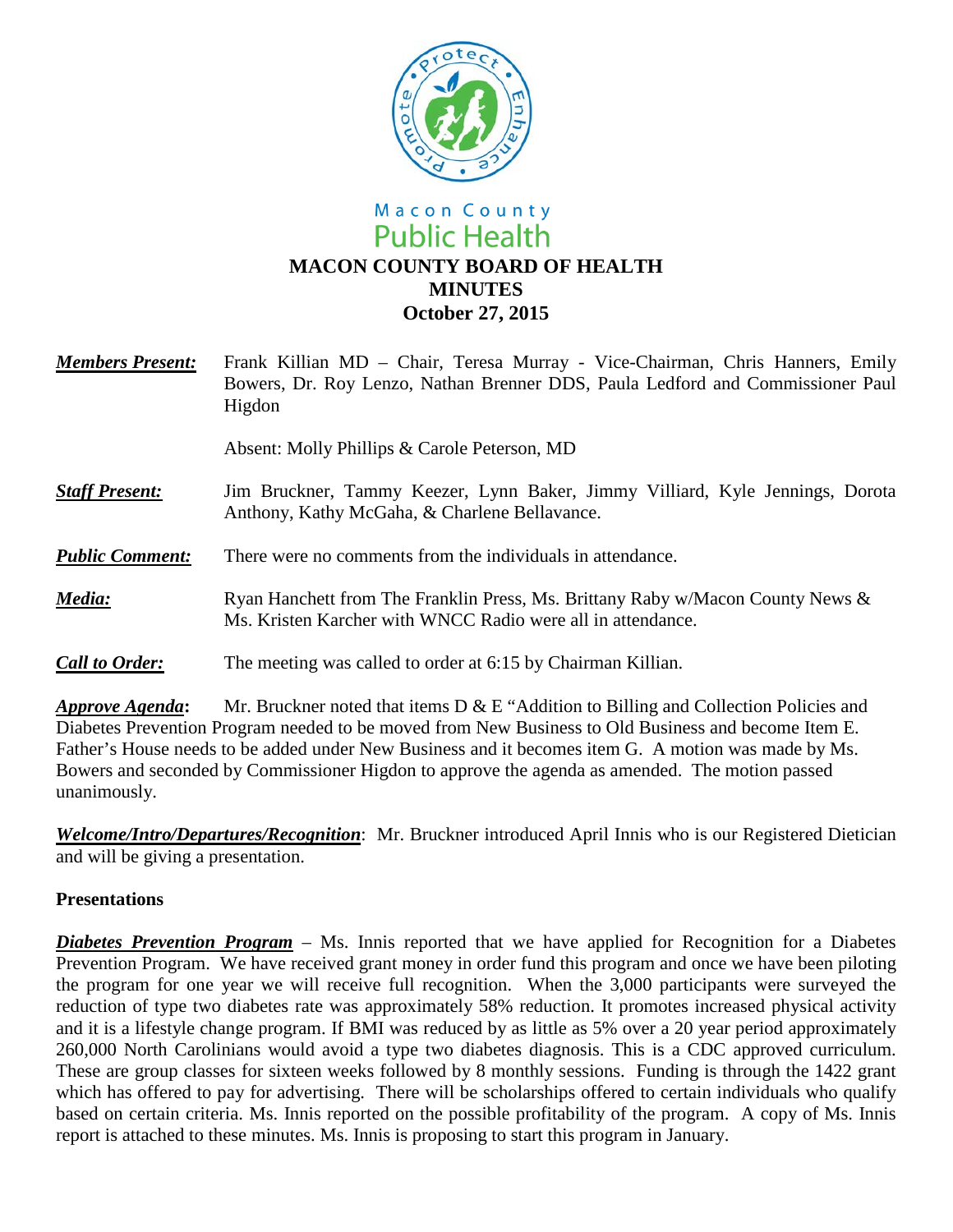*Approve Minutes of Previous Meeting:* A motion was made by Mr. Hanners and seconded by Ms. Bowers to approve the minutes of the September 22, 2015 meeting as submitted. The motion passed unanimously. A motion was made by Mr. Hanners and seconded by Ms. Bowers to approve the minutes of the October 6, 2015 meeting as submitted.

### **Old Business**

**Budget Review:** Ms. Anthony reported on the department expense and revenue budgets. We did receive our 2013-2014 Medicaid cost settlement money in the amount of just over \$407,000. Mr. Bruckner noted that the meetings with DMA have been productive but we still have not received all of our Medicaid cost settlement dollars. Mr. Bruckner will be having a conversation with the County Manager and Finance Officer to see if we can carry the additional cost settlement dollars received this FY over into next FY so we are not always operating a year behind.

*Dentures:* Dr. Killian reminded members that this topic had come up at a previous meeting. Mr. Villiard reviewed the basic services and billing costs of the adult dental program. The denture services were started during FY13. During 2015 with increased lab costs we still had \$44,396 of earned revenue; however, the estimates for the lab time plus staff time involved, left us with a loss of approximately \$3,300 last year. This is a value added service because it is not a service that a lot of public health agencies provide. We did find out that DSS will pay for Medicaid transportation to include mileage reimbursement vouchers to an individual and county transportation will provide a ride with a three to five day notice. The closest place for care is where county transit will take them; because of this, we are currently sitting on a number of applications for Medicaid dentures and they cannot receive services at another clinic until we take them out of our system. This year we implemented a cap on services due to the increase in lab cost. Mr. Hanners asked why there was a cap for the lab services. Dr. Brenner noted that this is the type of situation that just continues to spiral upward as far as costs. From a public health standpoint he believes that we would serve more of the public's dental needs if we stopped doing dentures. Commissioner Higdon asked if there were any other private dental practices that will take Medicaid. Dr. Brenner noted it could take as many as six visits for one individual to be completely fitted for dentures. When you look at individuals who end up in the emergency room because they cannot get into the dental clinic because we are servicing denture patients, we are not really meeting the needs of the majority of the public. The more the perception in the community becomes that we are a denture clinic the fewer general dental patients we are seeing. There are a few dentists in town that do have Medicaid patients but they do not publicize that they accept Medicaid patients. Mr. Villiard said we currently have between 40 and 60 patients who have applied to be seen for dentures. Mr. Hanners said we should be phasing out the program rather than just stopping it. Mr. Bruckner noted that we do have individuals in the system already that we have to provide the service for. Commissioner Higdon noted that there is obviously a need for dentures so how do we as a board find a way to serve that need. Dr. Brenner stated that there will always be more need than services available and we can't possibly provide services for everyone. Mr. Villiard said he would recommend that if the board were to consider a cap that it be based on the lab costs. No motion was made to change the services provided through adult dental at this time.

*Environmental Health:* Mr. Bruckner referred the board to the handout in their packets. He reviewed what was discussed at the Board of Commissioners most recent meeting. He noted that all of the counties measure their services differently so it was hard to compare the other county's information to our own. Some of the other counties have part time Environmental Health Specialists that issue permits, but were not reported as part of the survey and this skews some of the numbers. He reported that the Board of Commissioners made the decision not to pursue a change in the fee structure at this time but to wait until budget preparation next year. Mr. Jennings reported that as a follow up regarding House Bill 765 that was finally approved this week. This will eliminate the double charge for those who had to apply for two Construction Authorizations. There is now a private option permit that we are allowed to charge a fee for because we have paperwork to process and a site visit to perform. He will bring this back to the board for approval before the effective date of January 1, 2016. The maximum is 30% of what that application fee would be.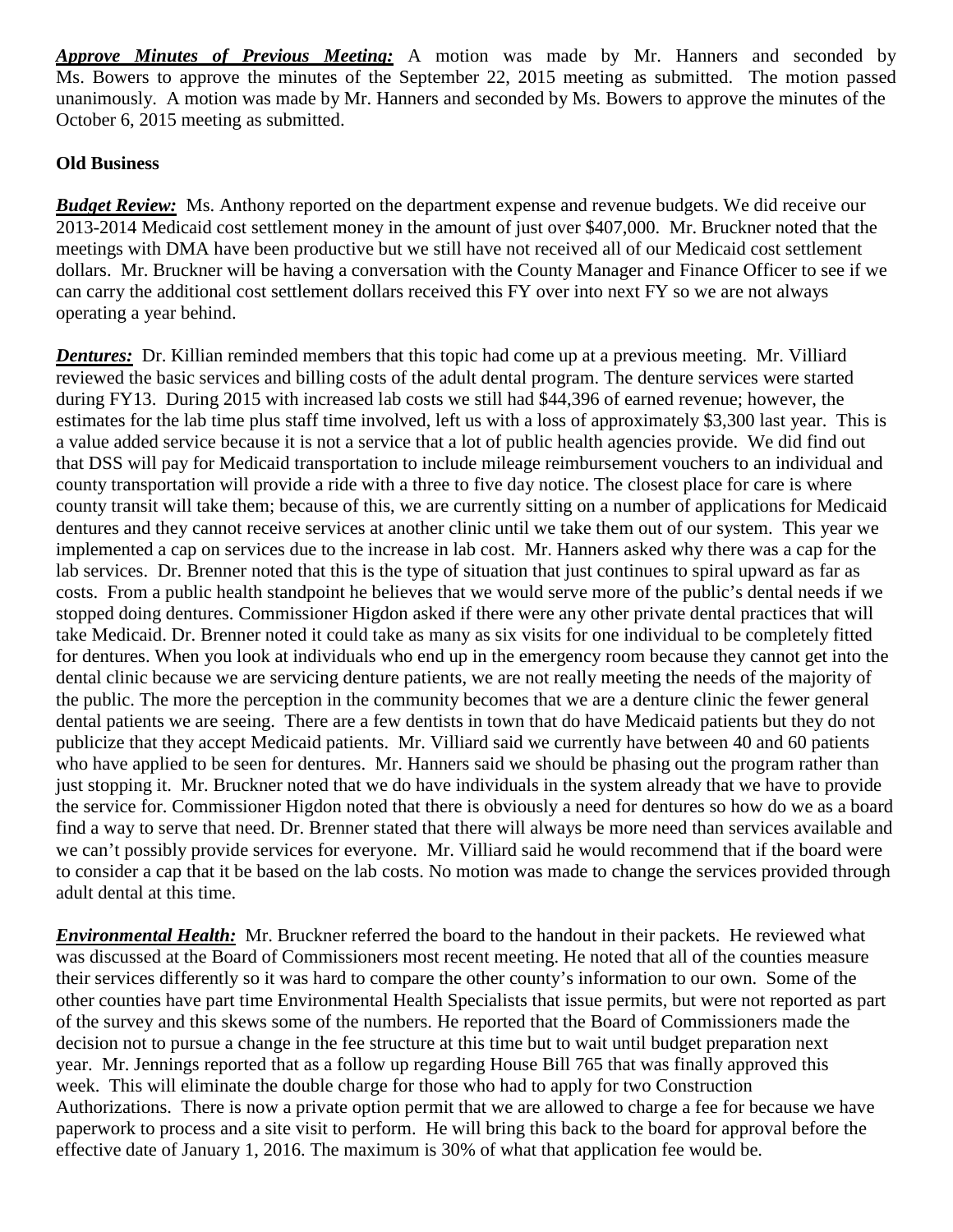*Fee Changes*: Ms. Keezer referred the board to the handout in their packets regarding some additional fee changes. She reviewed the changes. There was some discussion regarding the Diabetes Prevention Program that Ms. Innis reported on during the presentation portion of the agenda. Ms. Hanners asked if the Diabetes Prevention Program presentation had been reviewed before or if this was the first time. Mr. Bruckner noted that they may have heard briefly about this program when Ms. Tennyson had come to present the information regarding the CDC chronic Disease grant - 1422 grant. A motion was made by Ms. Ledford and seconded by Ms. Bowers. The motion passed unanimously.

## **New Business**

*Animal Control/Rabies Control*: Mr. Bruckner noted that the Board of Commissioners voted to change the County Animal Control Ordinance moving oversight of the animal control program from the county Managers Office to the Health Department. This was a unanimous vote by the Board of County Commissioners. Mr. Bruckner restated what the County Manager said the reason for the change was so we could better serve the public and to assure that the animal control staff is trained, and that they have proper supervision by the Health Director. He and the county manager, as well as the commissioners, all feel this will be a better way to manage the process. The Animal Control officers will report to Mr. Villiard as their direct supervisor. Dr. Lenzo will be the veterinarian of record and will be under contract. The employees currently working for animal control will transfer from county oversite to public health oversight as of November 2, 2015. Dr. Lenzo noted that this will add a greater level of oversight this service.

Mr. Bruckner asked the board to amend the agent vaccination policy so as to stipulate that all employees of animal control be required as a condition of employment to have rabies pre-exposure vaccinations. A motion was made by Dr. Brenner and seconded by Dr. Lenzo to require that animal control employees be required to have a rabies pre-exposure vaccination as part of their employment. The motion passed unanimously.

*Review of Health Directors Job Description:* Ms. Keezer noted that the review of the health director's job description has to be reviewed and discussed annual. She reviewed the Health Directors: Responsibilities, planning duties, enforcement duties, leading and delegating, and administrative duties of the health director. A copy of Ms. Keezer's presentation is attached to these minutes. Ms. Bowers asked what Mr. Bruckner's degree was in. He responded that he has a Master's degree in Health Administration with a concentration in Public Health. There was brief discussion regarding the communication with the county regarding hiring and firing of employees and how certain positions are funded. There were no amendments made to Mr. Bruckner's current job description at this time.

*Health Director Evaluation Committee Appointment:* Dr. Killian noted that it is time for the Health Director's evaluation which is done annually. He indicated that Ms. Phillips had agreed to be on the committee and Ms. Murray agreed that she would be willing to serve again this year.

*WIC Nutritionist:* Ms. Baker noted that the WIC program has several vacancies in the department at this time. She reported that WIC is a federally funded program administered by the state to provide food (over \$700,000 annually in Macon County) and nutrition education to low income women and children. The program averages over 1,000 people every month. The department currently does not have a WIC nutritionist on staff. We have been advertising for a nutritionist position since last May on numerous websites and in local papers and have not been able to fill this vacancy. They had one candidate, but they turned the position down when they were made aware of the salary. As of September we lost our second nutritionist. They have re-worked the planning for these positions and have contracted with Nutrition Plus to temporarily fill these positions. We cannot serve our clients without a nutritionist or nurse on staff. The rate we have to pay for a contract nutritionist is unsustainable as we are going to run out of funds before the end of the year. We have never had use county funds to support the WIC program, but were are quickly reaching a critical point where if we don't fill these positions we are going to have to either request additional funding or find the funds elsewhere in the health budget to support this program. The problem in recruiting is the current salary for these positions. Currently our Nutritionist positions are posted at \$29,260 and Jackson and Transylvania County are both paying over \$40,000.